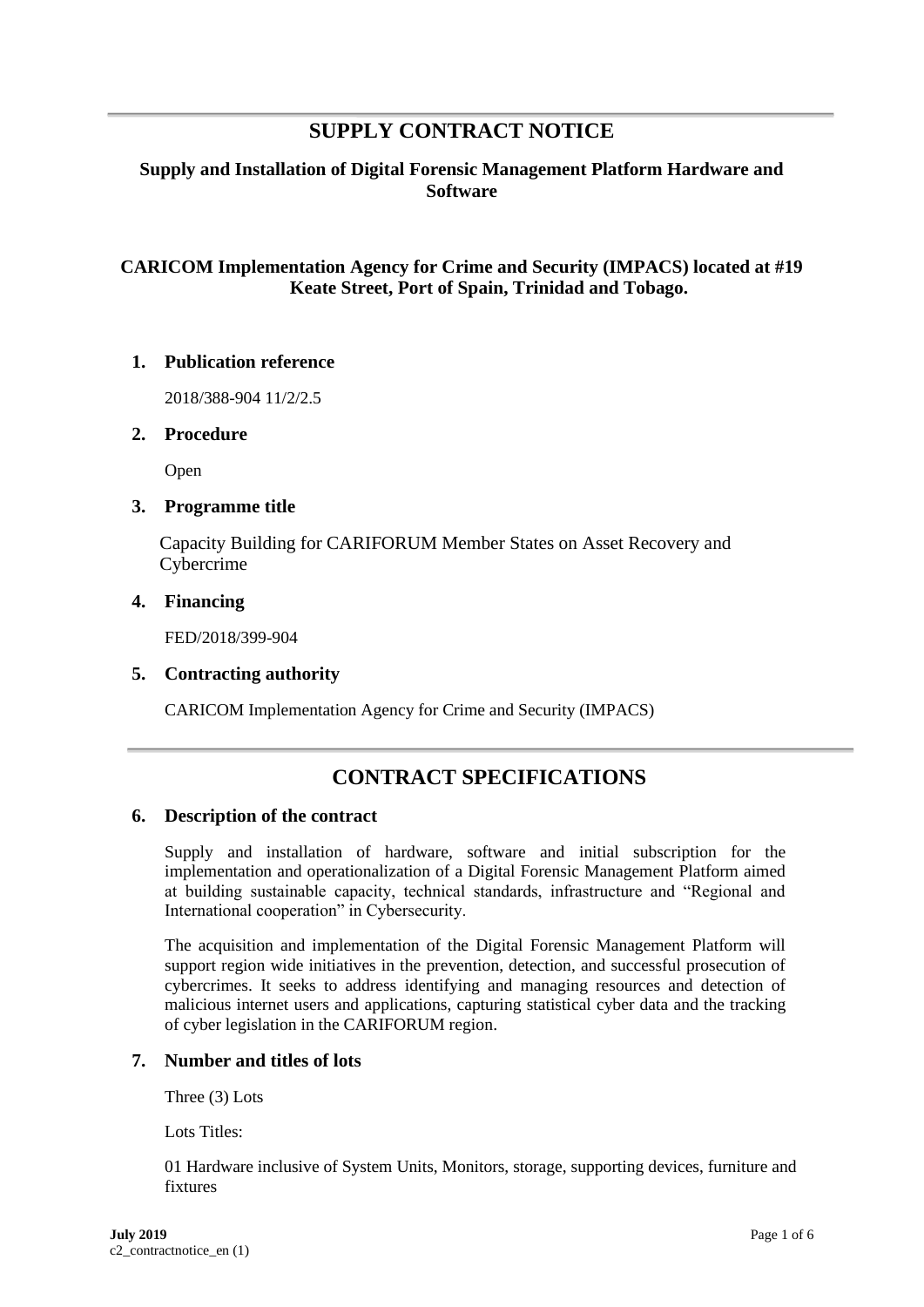02 Software inclusive of operating system software and application software inclusive of the development of Relational Database Management System (RDBMS) with a web interface.

03 Eighteen Months Subscription cost for Cyber-Sensor Data, Virtual Private network (VPN) access and Anti-virus/Anti-malware protection.

# **TERMS OF PARTICIPATION**

## **8. Eligibility and rules of origin**

N/A

## **9. Grounds for exclusion**

Tenderers must submit a signed declaration, included in the tender form for a supply contract, to the effect that they are not in any of the situations listed in Section 2.6.10.1. of the practical guide.

Tenderers included in the lists of EU restrictive measures (see Section 2.4. of the PRAG) at the moment of the award decision cannot be awarded the contract.

## **10. Number of tenders**

The candidates may submit an application for one lot only, several lots or all of the lots, but only one application may be submitted per lot. Tenders for parts of a lot will not be considered. Tenderers may not submit a tender for a variant solution in addition to their tender for the supplies required in the tender dossier.

Contracts will be awarded lot by lot and each lot will form a separate contract. Any tenderer may state in its tender that it would offer a discount in the event that its tender is accepted for more than one lot.

# **11. Tender guarantee**

No tender guarantee is required.

# **12. Performance guarantee**

No performance guarantee is required.

#### **13. Information meeting and/or site visit**

An optional information meeting will be held on 20 November 2020 at 1:30 p.m., via Zoom Virtual Meeting Platform and contact details to confirm attendance should be sent to Email: **11edf@carimpacs.org** on or before 18 November, 2020.

# **14. Tender validity**

Tenders must remain valid for a period of 90 days after the deadline for submission of tenders. In exceptional circumstances, the contracting authority may, before the validity period expires, request that tenderers extend the validity of tenders for a specific period (see para 8.2 of the instructions to tenderers).

# **15. Period of implementation of tasks**

Period of implementation of task is 120 days from 25 January 2021.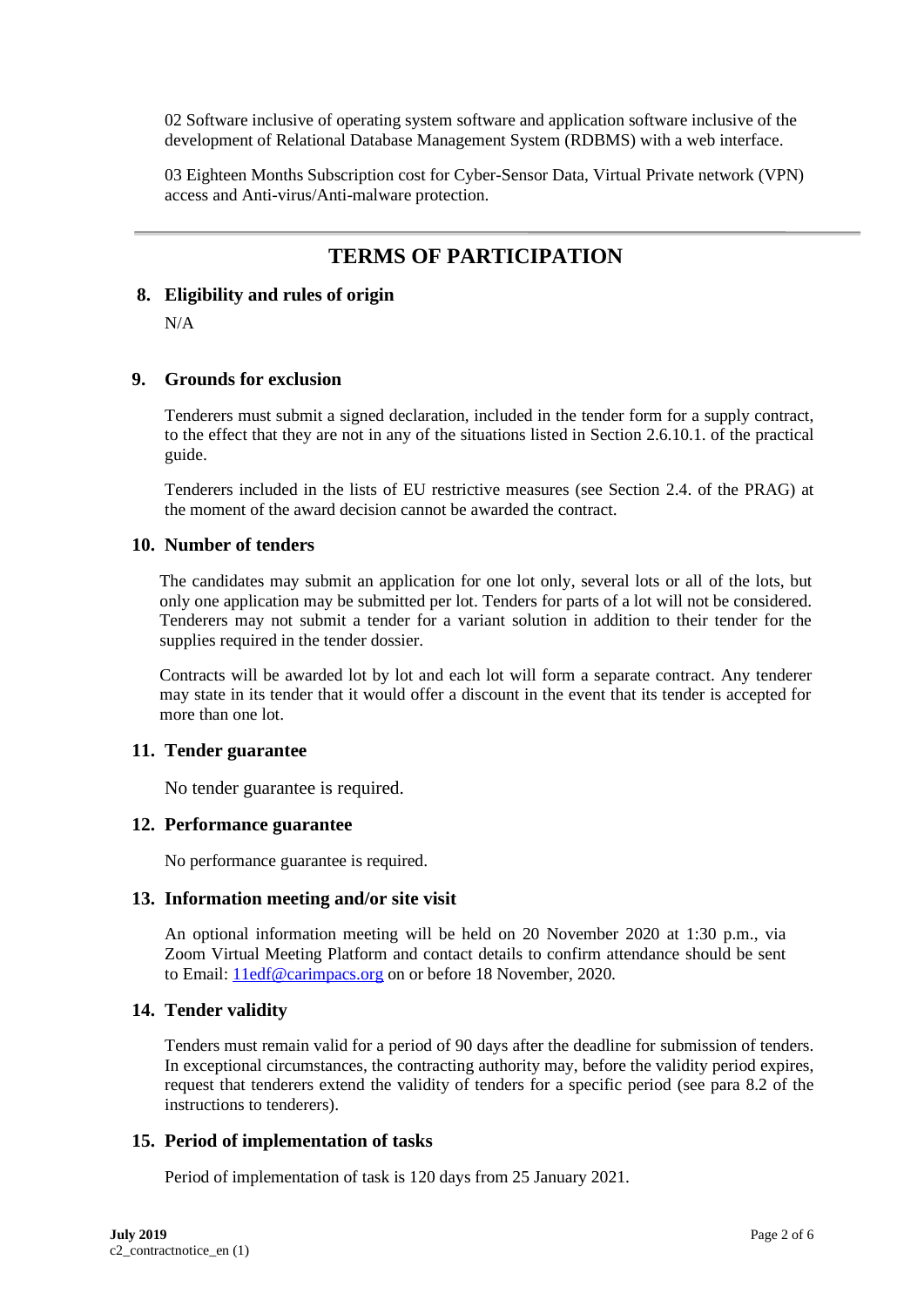# **SELECTION AND AWARD CRITERIA**

## **16. Selection criteria**

The following selection criteria will be applied to tenderers. In the case of tenders submitted by a consortium, these selection criteria will be applied to the consortium as a whole unless specified otherwise. The selection criteria will not be applied to natural persons and single-member companies when they are sub-contractors:

1) Economic and financial capacity of tenderer (based on i.a. item 3 of the tender form for a supply contract). In case of tenderer being a public body, equivalent information should be provided. The reference period which will be taken into account will be the last three financial years for which accounts have been closed.

The selection criteria for each tenderer are as follows:

Criteria for legal persons:

- 1 Current Liabilities is less than Current Assets
- 2 Turnover per annum is twice the estimated value of the contract
- 2) Professional capacity of tenderer (based on i.a. items 4 and 5 of the tender form for a supply contract). The reference period which will be taken into account will be the last three years preceding the submission deadline.

Criteria for legal persons:

1- has a professional certificate appropriate to this contract, such as certification in information technology or a related field

2- at least two (2) members of staff currently work for the tenderer in fields related to this contract.

3) Technical capacity of tenderer *(*based on i.a. items 5 and 6 of the tender form for a supply contract). The reference period which will be taken into account will be the last three years preceding the submission deadline.

This means that the contract the tenderer refers to could have been started or completed at any time during the indicated period but it does not necessarily have to be started and completed during that period, nor implemented during the entire period. Tenderers are allowed to refer either to projects completed within the reference period (although started earlier) or to projects not yet completed. In the first case the project will be considered in its whole if proper evidence of performance is provided (statement or certificate from the entity which awarded the contract, final acceptance). In case of projects still on-going only the portion satisfactorily completed during the reference period will be taken into consideration. This portion will have to be supported by documentary evidence (similarly to projects completed) also detailing its value.

Criteria for legal persons:

1- Delivered at least 2 contracts with a budget of at least 30,000 EUR in the information and communication technology and/or cybersecurity database development field which were implemented during the last 5 years from the submission deadline of 15 December 2020.

Capacity-providing entities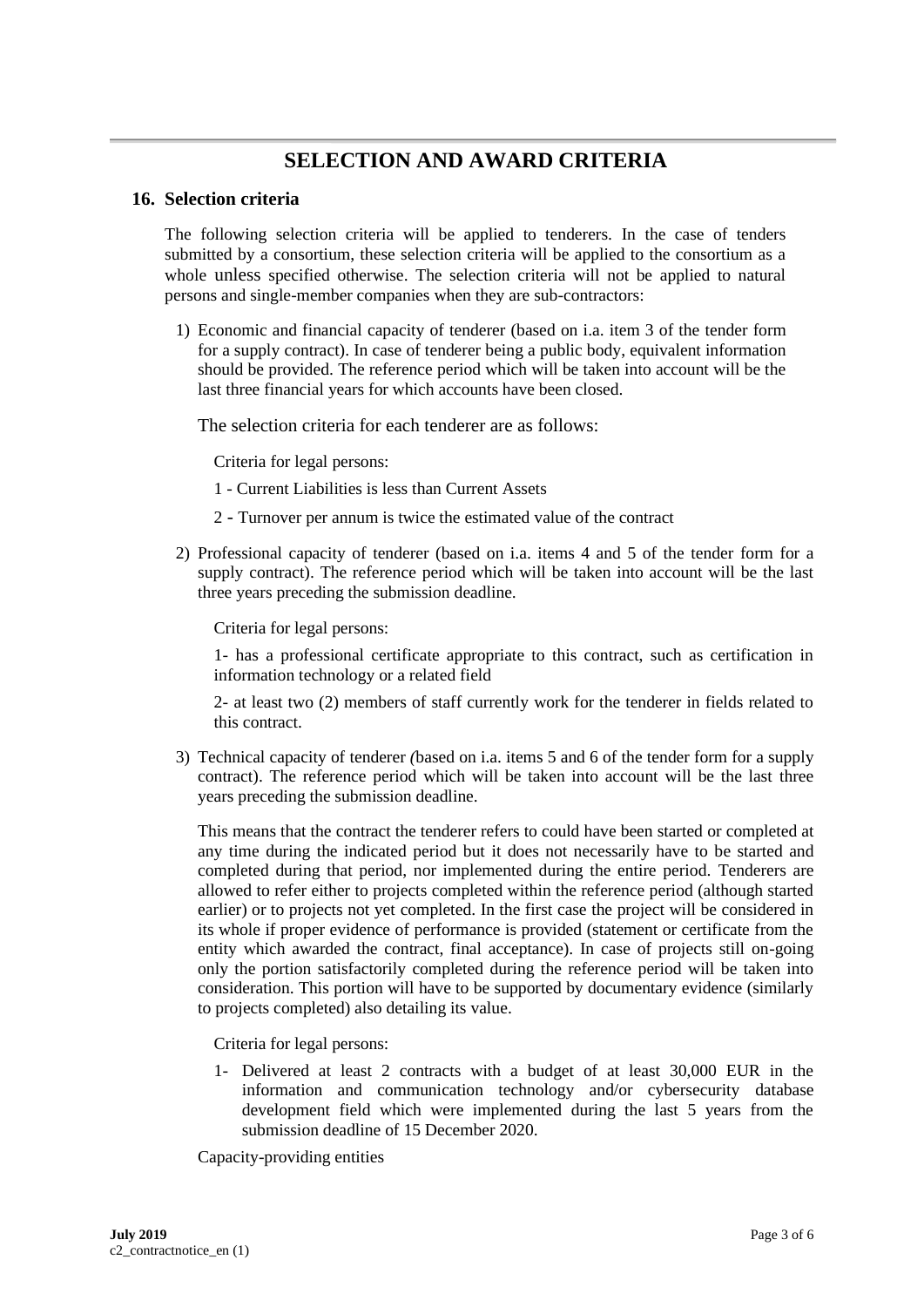An economic operator may, where appropriate and for a particular contract, rely on the capacities of other entities, regardless of the legal nature of the links which it has with them. If the tenderer relies on other entities it must prove to the contracting authority that it will have at its disposal the resources necessary for performance of the contract by producing a commitment on the part of those entities to place those resources at its disposal. Such entities, for instance the parent company of the economic operator, must respect the same rules of eligibility and notably that of nationality, as the economic operator relying on them and must comply with the selection criteria for which the economic operator relies on them. Furthermore, the data for this third entity for the relevant selection criterion should be included in the tender in a separate document. Proof of the capacity will also have to be provided when requested by the contracting authority.

With regard to technical and professional criteria, a tenderer may only rely on the capacities of other entities where the latter will perform the tasks for which these capacities are required.

With regard to economic and financial criteria, the entities upon whose capacity the tenderer relies, become jointly and severally liable for the performance of the contract.

## **17. Award criteria**

Price (or, if appropriate after prior approval, the best price-quality ratio which is a combination of quality and price)

# **TENDERING**

## **18. How to obtain the tender dossier**

The tender dossier is available from the following Internet address: [https://webgate.ec.europa.eu/europeaid/online-services/index.cfm?do=publi.welcome.](https://webgate.ec.europa.eu/europeaid/online-services/index.cfm?do=publi.welcome) The tender dossier is also available from the contracting authority. Tenders must be submitted using the standard tender form for a supply contract included in the tender dossier, whose format and instructions must be strictly observed.

Tenderers with questions regarding this tender should send them in writing to [11edf@carimpacs.org](mailto:11edf@carimpacs.org) and #19 Keate Street, Port of Spain, Trinidad and Tobago (mentioning the publication reference shown in item 1) at the latest 21 days before the deadline for submission of tenders given in item 19. The contracting authority must reply to all tenderers' questions at the latest 11 days before the deadline for submission of tenders. Eventual clarifications or minor changes to the tender dossier shall be published at the latest 11 days before the submission deadline on the website of DG International Cooperation and Development at [https://webgate.ec.europa.eu/europeaid/online](https://webgate.ec.europa.eu/europeaid/online-services/index.cfm?do=publi.welcome)[services/index.cfm?do=publi.welcome](https://webgate.ec.europa.eu/europeaid/online-services/index.cfm?do=publi.welcome)

#### **19. Deadline for submission of tenders**

The tenderer's attention is drawn to the fact that there are two different systems for sending tenders: one is by post or private mail service, the other is by hand delivery.

In the first case, the tender must be sent before the date and time limit for submission, as evidenced by the postmark or deposit  $\sinh^1$ , but in the second case it is the acknowledgment of receipt given at the time of the delivery of the tender which will serve as proof.

 $<sup>1</sup>$  It is recommended to use registered mail in case the postmark would not be readable.</sup>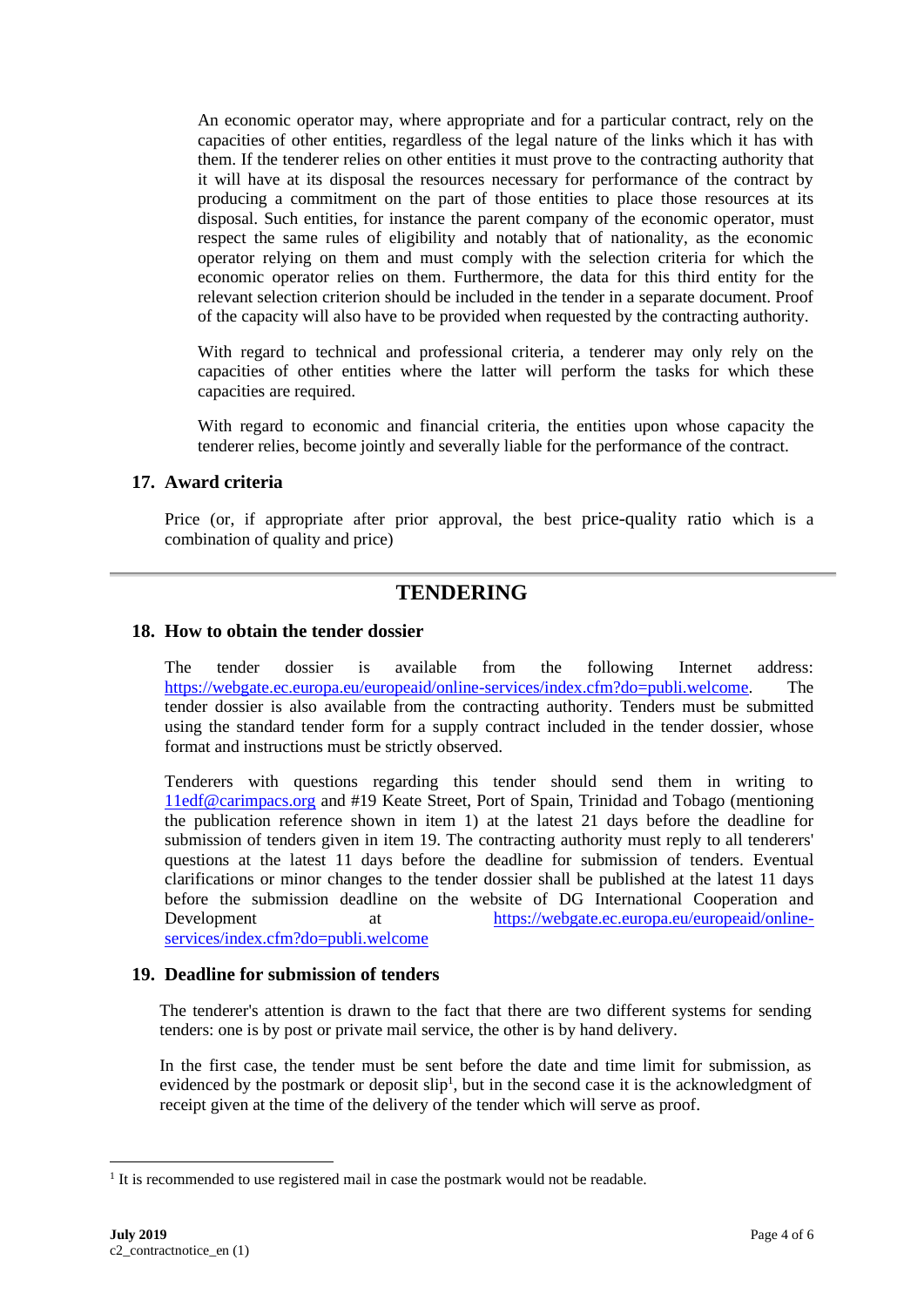Any tender submitted to the contracting authority after this deadline will not be considered.

**The contracting authority may, for reasons of administrative efficiency, reject any tender submitted on time to the postal service but received, for any reason beyond the contracting authority's control, after the effective date of approval of the evaluation report, if accepting tenders that were submitted on time but arrived late would considerably delay the evaluation procedure or jeopardise decisions already taken and notified.**

#### **How tenders may be submitted**

Tenders must be submitted in English exclusively to the contracting authority in a sealed envelope:

• EITHER by post or by courier service, in which case the evidence shall be constituted by the postmark or the date of the deposit slip, to :

> #19 Keate Street Port of Spain Republic of Trinidad and Tobago Hours of Business for Delivery of Tenders: Monday to Friday 08:00 - 16:00 Hrs. Email: 11edf@carimpacs.org

• OR hand delivered by the participant in person or by an agent directly to the premises of the contracting authority in return for a signed and dated receipt, in which case the evidence shall be constituted by this acknowledgement of receipt, to:

> #19 Keate Street Port of Spain Republic of Trinidad and Tobago Hours of Business for Delivery of Tenders: Monday to Friday 08:00 - 16:00 Hrs. Email: 11edf@carimpacs.org

The contract title and the Publication reference (see item 1 above) must be clearly marked on the envelope containing the tender and must always be mentioned in all subsequent correspondence with the contracting authority.

Tenders submitted by any other means will not be considered.

By submitting a tender candidate accept to receive notification of the outcome of the procedure by electronic means. Such notification shall be deemed to have been received on the date upon which the contracting authority sends it to the electronic address referred to in the tender.

#### **20. Tender opening session**

The tender opening session will be on 16 December 2020 at 10:00 a.m. at #19 Keate Street, Port of Spain, Trinidad and Tobago.

In the case that at the date of the opening session some tenders have not been delivered to the contracting authority but their representatives can show evidence that they have been sent on time, the contracting authority will allow them to participate in the first opening session and inform all representatives of the tenderers that a second opening session will be organised.

## **21. Language of the procedure**